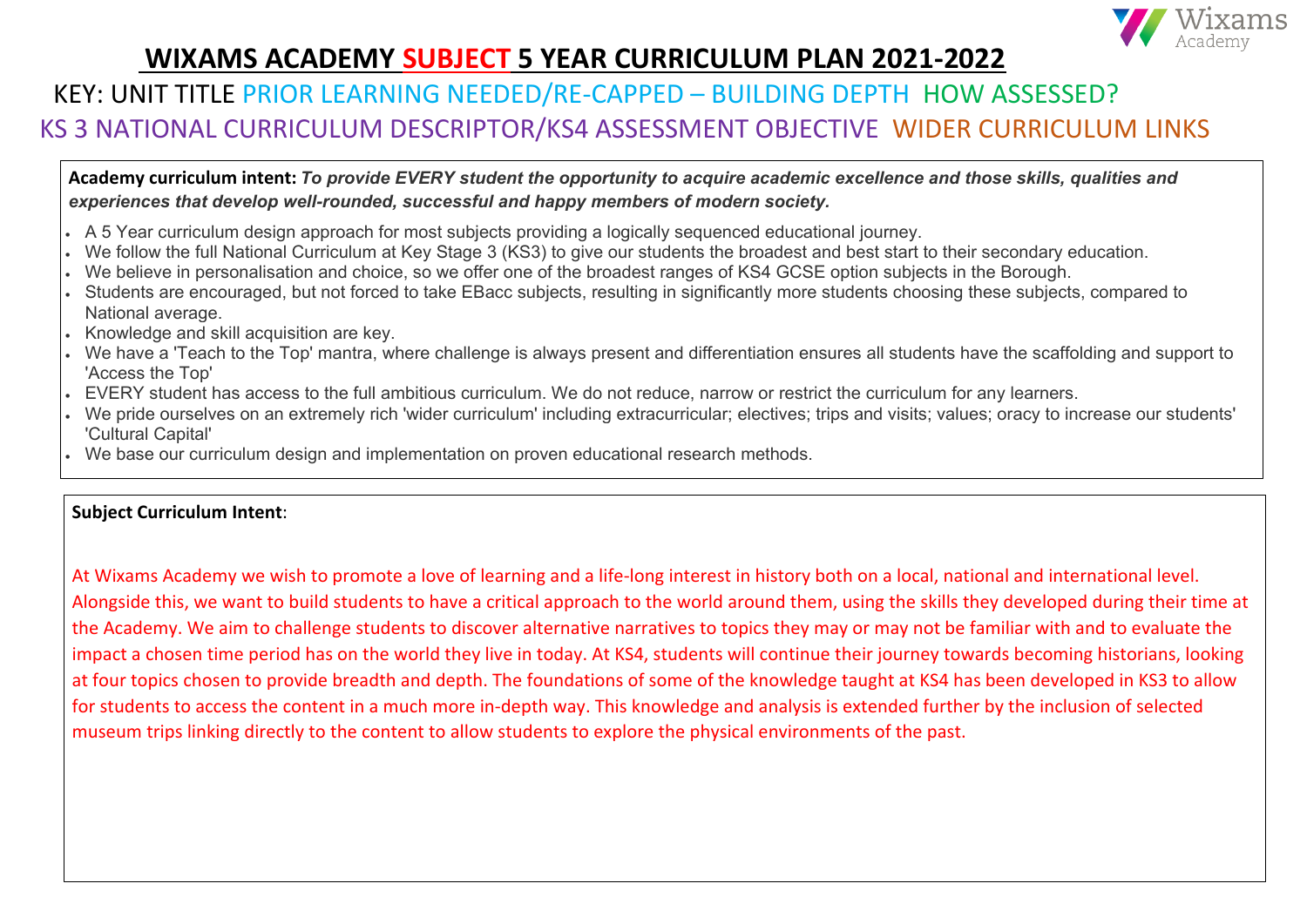|            | Year <sub>7</sub>                                                                                                                                                                                                                                                                                                                                                                                                                                                                                                                                                                                                                                                                                                                                                                                                                                                                                                                                                                                                                                                              | Year 8                                                                                                                                                                                                                                                                                                                                                                                                                                                                                                                                                                                                                                                | Year 9                                                                                                                                                                                                                                                                                                                                                                                                                                                                                                                                                                   | Year 10                                                                                                                                                                                                                                                                                                                                                                                                                                                                                            | Year 11                                                                                                                                                                                                                                                                                                                                                                                                                                                                        |
|------------|--------------------------------------------------------------------------------------------------------------------------------------------------------------------------------------------------------------------------------------------------------------------------------------------------------------------------------------------------------------------------------------------------------------------------------------------------------------------------------------------------------------------------------------------------------------------------------------------------------------------------------------------------------------------------------------------------------------------------------------------------------------------------------------------------------------------------------------------------------------------------------------------------------------------------------------------------------------------------------------------------------------------------------------------------------------------------------|-------------------------------------------------------------------------------------------------------------------------------------------------------------------------------------------------------------------------------------------------------------------------------------------------------------------------------------------------------------------------------------------------------------------------------------------------------------------------------------------------------------------------------------------------------------------------------------------------------------------------------------------------------|--------------------------------------------------------------------------------------------------------------------------------------------------------------------------------------------------------------------------------------------------------------------------------------------------------------------------------------------------------------------------------------------------------------------------------------------------------------------------------------------------------------------------------------------------------------------------|----------------------------------------------------------------------------------------------------------------------------------------------------------------------------------------------------------------------------------------------------------------------------------------------------------------------------------------------------------------------------------------------------------------------------------------------------------------------------------------------------|--------------------------------------------------------------------------------------------------------------------------------------------------------------------------------------------------------------------------------------------------------------------------------------------------------------------------------------------------------------------------------------------------------------------------------------------------------------------------------|
|            | <b>INTRODUCE</b>                                                                                                                                                                                                                                                                                                                                                                                                                                                                                                                                                                                                                                                                                                                                                                                                                                                                                                                                                                                                                                                               | <b>DEVELOP</b>                                                                                                                                                                                                                                                                                                                                                                                                                                                                                                                                                                                                                                        | <b>EMBED</b>                                                                                                                                                                                                                                                                                                                                                                                                                                                                                                                                                             | <b>SECURE</b>                                                                                                                                                                                                                                                                                                                                                                                                                                                                                      | <b>MASTER</b>                                                                                                                                                                                                                                                                                                                                                                                                                                                                  |
| Aim        | Year 7 will introduce students to key<br>terminology, concepts and core skills needed<br>to have success in this subject. In History we<br>introduce students to chronology, cause and<br>consequence, significance, the use and<br>importance of historical sources, empire,<br>civilisation and peasantry.                                                                                                                                                                                                                                                                                                                                                                                                                                                                                                                                                                                                                                                                                                                                                                   | Year 8 will develop the core skills introduced<br>in year 7, placing greater emphasis on<br>developing depth and understanding around<br>key knowledge. In History we start to develop<br>students understanding of chronology,<br>empire, civilisation, parliament, international,<br>national and regional history, significance,<br>cause and consequence, analysis of sources<br>and reinforce their understanding of abstract<br>terms like civilisation, empire, parliament and<br>peasantry.                                                                                                                                                   | Year 9 will embed key knowledge so that it is<br>firmly fixed in the long term memory. In<br>History we further develop students<br>understanding of chronology, ideas of empire,<br>cause and consequence, source analysis,<br>civilisation, parliament, military, politics,<br>explore historical concepts such as<br>constitution, revolution and society, and begin<br>evaluating source utility and different<br>historical interpretations in order to construct<br>written narratives.                                                                            | Year 10 will secure knowledge so that it can<br>be recalled, explored and built upon with<br>ease. In History we focus on securing<br>students understanding of cause and<br>consequence, significance, source analysis<br>and utility, different interpretations and<br>historical evidence, different methods of<br>historical enquiry, and structuring written<br>narratives.                                                                                                                   | Year 11 will demonstrate mastery in the<br>subject knowledge, making connections<br>with other topics/subjects and applying it to<br>different contexts. In History we cement<br>students understanding of cause and<br>consequence, source utility and analysis,<br>significance, similarity and differences,<br>historical interpretations, empathy, and<br>writing extended pieces.                                                                                         |
|            | What is a Historian?                                                                                                                                                                                                                                                                                                                                                                                                                                                                                                                                                                                                                                                                                                                                                                                                                                                                                                                                                                                                                                                           | The British Empire and the Slave Trade                                                                                                                                                                                                                                                                                                                                                                                                                                                                                                                                                                                                                | The British Civil Rights Movement                                                                                                                                                                                                                                                                                                                                                                                                                                                                                                                                        | Weimar and Nazi Germany, 1917-41                                                                                                                                                                                                                                                                                                                                                                                                                                                                   | Medicine in Britain, c1250-present and the                                                                                                                                                                                                                                                                                                                                                                                                                                     |
| Unit 1     | Understand the methods of historical<br>enquiry, including how evidence is used<br>rigorously to make historical claims, and<br>discern how and why contrasting arguments<br>and interpretations of the past have been<br>constructed.<br>Understand historical concepts such as<br>continuity and change, cause and<br>consequences, similarity, difference and<br>significance, and use then to make<br>connection, draw contrasts, analyse trends,<br>frame historically-valid questions and create<br>their own structured accounts, including<br>written narratives and analyses.<br>Source Analysis - The Tollund Man<br>Understand historical concepts such as<br>continuity and change, cause and<br>consequence, similarity, difference and<br>significance, and use them to make<br>connections, draw contrasts, analyse trends,<br>frame historically-valid questions and create<br>their own structured accounts, including<br>written narratives and analyses.<br>Maths - understanding of chronology and<br>timelines, using numbers in an appropriate<br>other. | Understanding of an Empire, pre-colonial<br>civilisations, ideas of resistance, and knowledge<br>of how groups of people become persecuted.<br>Extended writing project - 'Why did people<br>oppose the slave trade?' Teacher assessed.<br>Ideas, political power, industry and empire:<br>Britain, 1745-1901<br>Geography - understanding of geographical<br>locations in the British empire<br>PSHE - understanding of democracy, and how<br>law and order was used<br>English - 'Poems from different cultures' -<br>insight into African and Indian history<br>RS - emphasises how Christian missionaries<br>forced Christianity to the colonists | Understanding of resistance, persecution of<br>minority groups, the British Empire and<br>commonwealth<br>Research project on a key figure from the<br><b>British Civil Rights Movement. Teacher</b><br>assessed.<br>Challenges for Britain, Europe and the wider<br>world 1901 to the present day<br>English - notions and ideas of prejudice<br>English - notions and ideas of prejudice in unit<br>on 'Voices' - focus on marginalised figures and<br>idea of segregation<br>PSHE - understanding of prejudice and hatred<br>against minorities. DER CURRICULUM LINKS | Nazi control and dictatorship, 1933-39<br>Understanding of the Nazi state, ideas of<br>resistance and conformity, protests<br>End of unit assessment - knowledge recall<br>questions and a 4 and 16 mark on life under<br>Nazi rule and Nazi police state. Teacher<br>assessed.<br>A01, A02, A03, A04<br>PSHE - politics and protest, treatment of<br>women, societal impacts<br>British values - democracy, individual liberty,<br>mutual respect & tolerance of different faiths<br>and beliefs. | British sector of the Western Front, 1914-<br>1918<br>Chapter $3 - 4$ : c1700-1900 Medicine ion 19 <sup>th</sup><br>and 19 <sup>th</sup> century Britain & Medicine in<br>modern Britain<br>Knowledge of conflict, differing political<br>ideologies and political conflict<br>Understanding of context of WW1<br>Knowledge recall - 4 and 16 mark question.<br>Teacher assessed.<br>A01, A02, A03, A04<br>Science - ideas on causes and preventions<br>illnesses and diseases |
|            | English - discerning messages from sources -                                                                                                                                                                                                                                                                                                                                                                                                                                                                                                                                                                                                                                                                                                                                                                                                                                                                                                                                                                                                                                   |                                                                                                                                                                                                                                                                                                                                                                                                                                                                                                                                                                                                                                                       |                                                                                                                                                                                                                                                                                                                                                                                                                                                                                                                                                                          |                                                                                                                                                                                                                                                                                                                                                                                                                                                                                                    |                                                                                                                                                                                                                                                                                                                                                                                                                                                                                |
| Unit 1 end | reading for understanding.<br>Knowledge:                                                                                                                                                                                                                                                                                                                                                                                                                                                                                                                                                                                                                                                                                                                                                                                                                                                                                                                                                                                                                                       | Knowledge:                                                                                                                                                                                                                                                                                                                                                                                                                                                                                                                                                                                                                                            | Knowledge:                                                                                                                                                                                                                                                                                                                                                                                                                                                                                                                                                               | Knowledge                                                                                                                                                                                                                                                                                                                                                                                                                                                                                          | Knowledge                                                                                                                                                                                                                                                                                                                                                                                                                                                                      |
| points     | Define and understand chronology,<br>cause, consequence, change,<br>continuity and significance.<br>Understand the difference between<br>primary and secondary sources as<br>well as which type of source each is<br>(physical/written/visual/oral).<br>How to create and use a timeline.<br>Skills:                                                                                                                                                                                                                                                                                                                                                                                                                                                                                                                                                                                                                                                                                                                                                                           | Development of the British Empire<br>with a depth study of India<br>Effects of the British Slave trade and<br>eventual abolition<br>Importance of resistance<br>The political and cultural connections<br>within the empire<br>Key factors relating to the impact of<br>$\bullet$<br>empire. Eg. Commonwealth, culture,                                                                                                                                                                                                                                                                                                                               | Britain after the war - introduction of<br>the colour bar<br>The murder of Kelso Cochrane and<br>racial equality<br>Black Power movement in Britain<br>The National front and their decline<br><b>Mangrove Nine</b><br>Women's groups and their fight<br>against racial inequality                                                                                                                                                                                                                                                                                       | The creation of a dictatorship,<br>including the Night of the Long<br>Knives<br>The police state - the Gestapo, SS,<br>SD and concentration camps and<br>overall Nazi control of the legal<br>courts and churches                                                                                                                                                                                                                                                                                  | Ideas about the cause of disease<br>and illness<br>Fighting cholera in London, 1864<br>Fleming, Florey and Chain's<br>development of penicillin<br>• The fight against lung cancer in the<br>$21st$ century<br><b>Skills</b>                                                                                                                                                                                                                                                   |

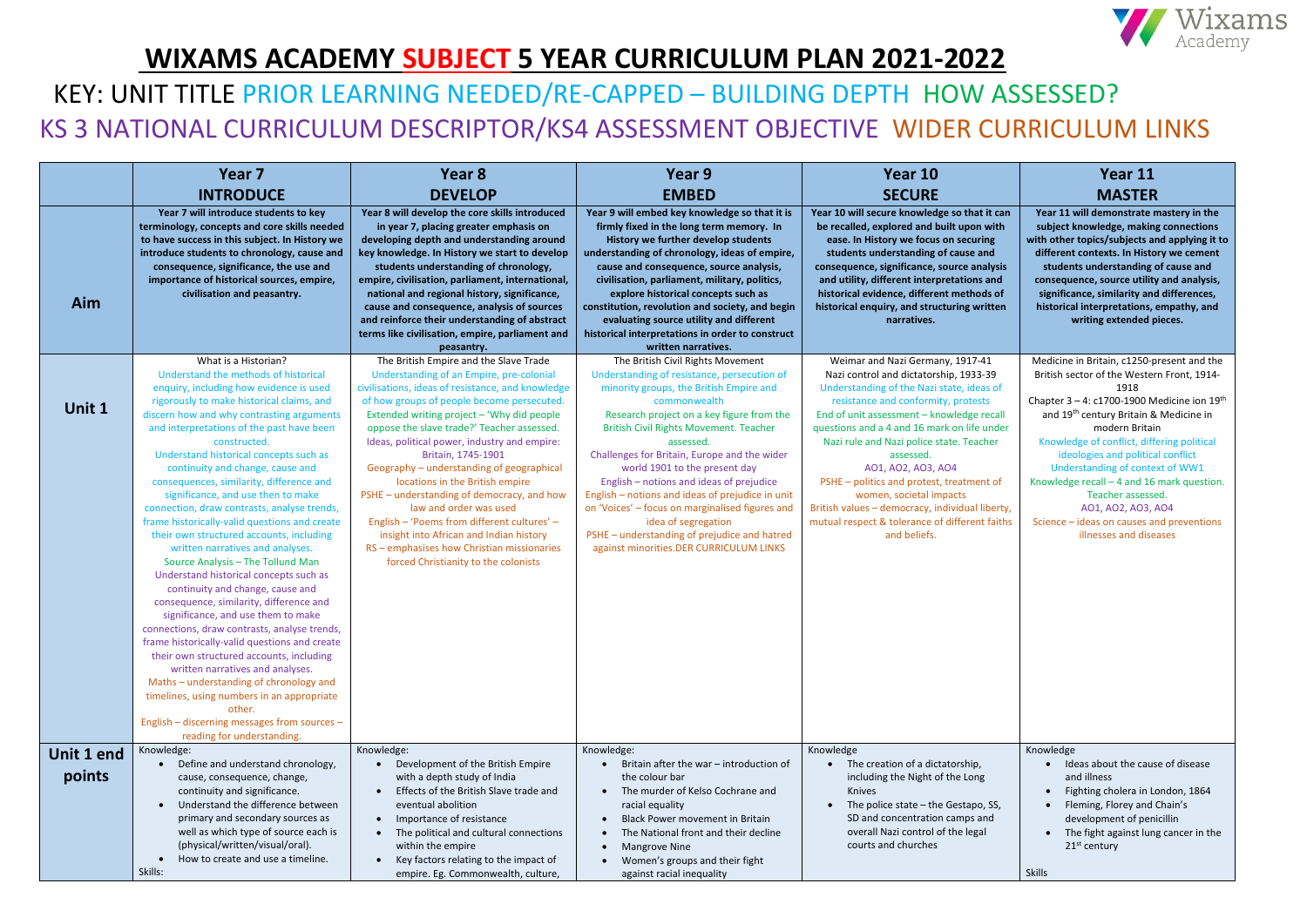|        | Organise dates/events into<br>chronological order on a timeline.<br>Learn how to look at sources<br>Identify aspects of provenance.<br>$\bullet$<br>Forming a judgement about a<br>historical mystery.<br>Assessing source for usefulness<br>within an enquiry.                                                                                                                                                                                                                                                                                                                                                                                                                                                                                                                                                                                                                                                                                                                                                                                                                                                                                                                                                                                                                                                                                                                                                                                                                                                                                                                                                         | law and order, democracy, and<br>religion.<br>Understanding of racism and<br>intolerance<br>Skills:<br>Source analysis<br>Making detailed inferences<br>Cause and consequence<br>Significance<br>$\bullet$<br>Chronological understanding<br>$\bullet$<br>Interpretation of Historical evidence<br>$\bullet$<br>Begin making supported judgements<br>using sources and interpretations<br>Creating focused arguments in<br>extended writing                                                                                                                                                                                                                                                                                                                                                                                                      | Skills:<br>Source analysis<br><b>Enquiry-based learning</b><br>Forming a judgement<br>Using own knowledge to support<br>viewpoints<br>Change and continuity<br>$\bullet$<br>Similarities and differences<br>$\bullet$<br>Demonstrating resilience and empathy<br>when examining unequal and unjust<br>societies - developing second order<br>concept of empathy<br>Structuring written work<br>Weighing arguments and debating                                                                                                                                                                                                                                                                                                                                                                                                                                                                                                                                  | Controlling and influencing attitudes<br>with Goebbels, propaganda and Nazi<br>culture and the arts<br>Opposition from groups, resistance<br>from young people and conformity<br>towards the Nazi regime<br>Skills:<br>Source analysis and inferences<br>Evaluate different interpretations<br>Using own knowledge to support<br>viewpoints<br>Writing a coherent essay<br>Source inference<br>Using historical evidence and<br>arguments in extended                                                                                                                                        | Source analysis<br>Describing key features of a period<br>Evaluating usefulness of sources<br>Exploring similarities and<br>differences between the key<br>features of two time periods<br>Making judgements                                                                                                                                                                                                                                                                                                   |
|--------|-------------------------------------------------------------------------------------------------------------------------------------------------------------------------------------------------------------------------------------------------------------------------------------------------------------------------------------------------------------------------------------------------------------------------------------------------------------------------------------------------------------------------------------------------------------------------------------------------------------------------------------------------------------------------------------------------------------------------------------------------------------------------------------------------------------------------------------------------------------------------------------------------------------------------------------------------------------------------------------------------------------------------------------------------------------------------------------------------------------------------------------------------------------------------------------------------------------------------------------------------------------------------------------------------------------------------------------------------------------------------------------------------------------------------------------------------------------------------------------------------------------------------------------------------------------------------------------------------------------------------|--------------------------------------------------------------------------------------------------------------------------------------------------------------------------------------------------------------------------------------------------------------------------------------------------------------------------------------------------------------------------------------------------------------------------------------------------------------------------------------------------------------------------------------------------------------------------------------------------------------------------------------------------------------------------------------------------------------------------------------------------------------------------------------------------------------------------------------------------|-----------------------------------------------------------------------------------------------------------------------------------------------------------------------------------------------------------------------------------------------------------------------------------------------------------------------------------------------------------------------------------------------------------------------------------------------------------------------------------------------------------------------------------------------------------------------------------------------------------------------------------------------------------------------------------------------------------------------------------------------------------------------------------------------------------------------------------------------------------------------------------------------------------------------------------------------------------------|----------------------------------------------------------------------------------------------------------------------------------------------------------------------------------------------------------------------------------------------------------------------------------------------------------------------------------------------------------------------------------------------------------------------------------------------------------------------------------------------------------------------------------------------------------------------------------------------|----------------------------------------------------------------------------------------------------------------------------------------------------------------------------------------------------------------------------------------------------------------------------------------------------------------------------------------------------------------------------------------------------------------------------------------------------------------------------------------------------------------|
| Unit 2 | Anglo-Saxons and Norman England<br>Know and understand the history of these<br>islands as a coherent, chronological narrative,<br>from the earliest times to the present day;<br>the Roman Empire and its impact on Britain,<br>Britain's settlement by Anglo-Saxons and<br>Scots, the Viking and Anglo-Saxon struggle for<br>the Kingdom of England to the time of<br><b>Edward the Confessor.</b><br>Castle Project - creating a castle of their own.<br>Know and understand the history of these<br>islands as a coherent, chronological narrative,<br>from the earliest times to the present day;<br>gain and deploy a historically grounded<br>understanding of abstract terms such as<br>'peasantry'; understand historical concepts<br>such as continuity and change, cause and<br>consequence, significance; understand the<br>methods of historical enquiry; connections<br>between local, regional, national and<br>international history; between cultural,<br>economic, military, political, religious and<br>social history; and between short- and long-<br>term timescales. Connections between local,<br>regional, national and international history;<br>between cultural, economic, military,<br>political, religious and social history; and<br>between short- and long-term timescales.<br>The development of Church, state and society<br>in Medieval Britain 1066-1509.<br>Geography - how did William control the<br>land, advantage on historic battlefields, and<br>distribution of land and borders.<br>PSHE - understanding of social hierarchies,<br>politics, the government and equality. | The Industrial Revolution<br>Understanding of what a revolution is and<br>needs, understand historical concepts such as<br>continuity and change, cause and consequence,<br>significance; understand the methods of<br>historical enquiry; connections between local,<br>regional, national and international history<br>Source analysis and extended writing.<br>Know and understand the history of these<br>islands as a coherent, chronological narrative,<br>from the earliest times to the present day;<br>gain and deploy a historically grounded<br>understanding of abstract terms such as<br>'empire', 'civilisation'. Ideas, political power,<br>industry and empire: Britain, 1745-1901<br>$STEM$ – inventions<br>Geography - population expansion, migration<br>and its consequences. Production of and use of<br>natural resources. | Anglo-Saxon England and the Norman<br>conquest, 1060-66<br>Anglo-Saxon Society<br>Understanding of the societal changes in<br>Medieval England, knowledge of the battles in<br>1066 and how they influenced the country<br>End of unit assessment: 12 mark question on<br>the succession crises. Peer assessed.<br>AO1: Demonstrate knowledge and<br>understanding of the key features and<br>characteristics of the periods studied.<br>AO2: Explain and analyse historical events and<br>periods studied using second-order<br>historical concepts.<br>AO4: Analyse, evaluate and make<br>substantiated judgements about<br>interpretations<br>(including how and why interpretations may<br>differ) in the context of historical<br>events studied.<br>RS - importance of Christianity in Anglo-Saxon<br>England<br>PSHE - understanding of societal hierarchies,<br>politics, the economy, and government<br>Geography - the significance of land and power | Weimar and Nazi Germany, 1917-41<br>Life in Nazi Germany, 1933-39<br>Understanding of persecution of minorities,<br>ideas on the stages of genocide,<br>End of paper mock - cover $4/8/12/4/4/16$<br>mark questions. Teacher and self assessed.<br>A01, A02, A03 A04<br>English - Unit on marginalised figures<br>explores the Holocaust. Anne Frank diary<br>explores treatment of the Jewish community<br>PSHE - persecution of minority groups<br>throughout History<br>British values - democracy, individual liberty,<br>mutual respect & tolerance of different faiths<br>and beliefs. | Medicine in Britain, c1250-present and the<br>British sector of the Western Front, 1914-<br>1918<br>Chapter 4-5: c1900-present: Medicine in<br>modern Britain & The British sector of the<br>Western Front, 1914-18: injuries, treatments<br>and the trenches<br>Understanding of illnesses and diseases<br>during WW1 in trenches<br>Understanding of context of WW1<br>12 and 16 mark questions. Peer assessed<br>A01, A02, A03, A04<br>Science - Causes of illnesses and diseases<br>and prevention of them |

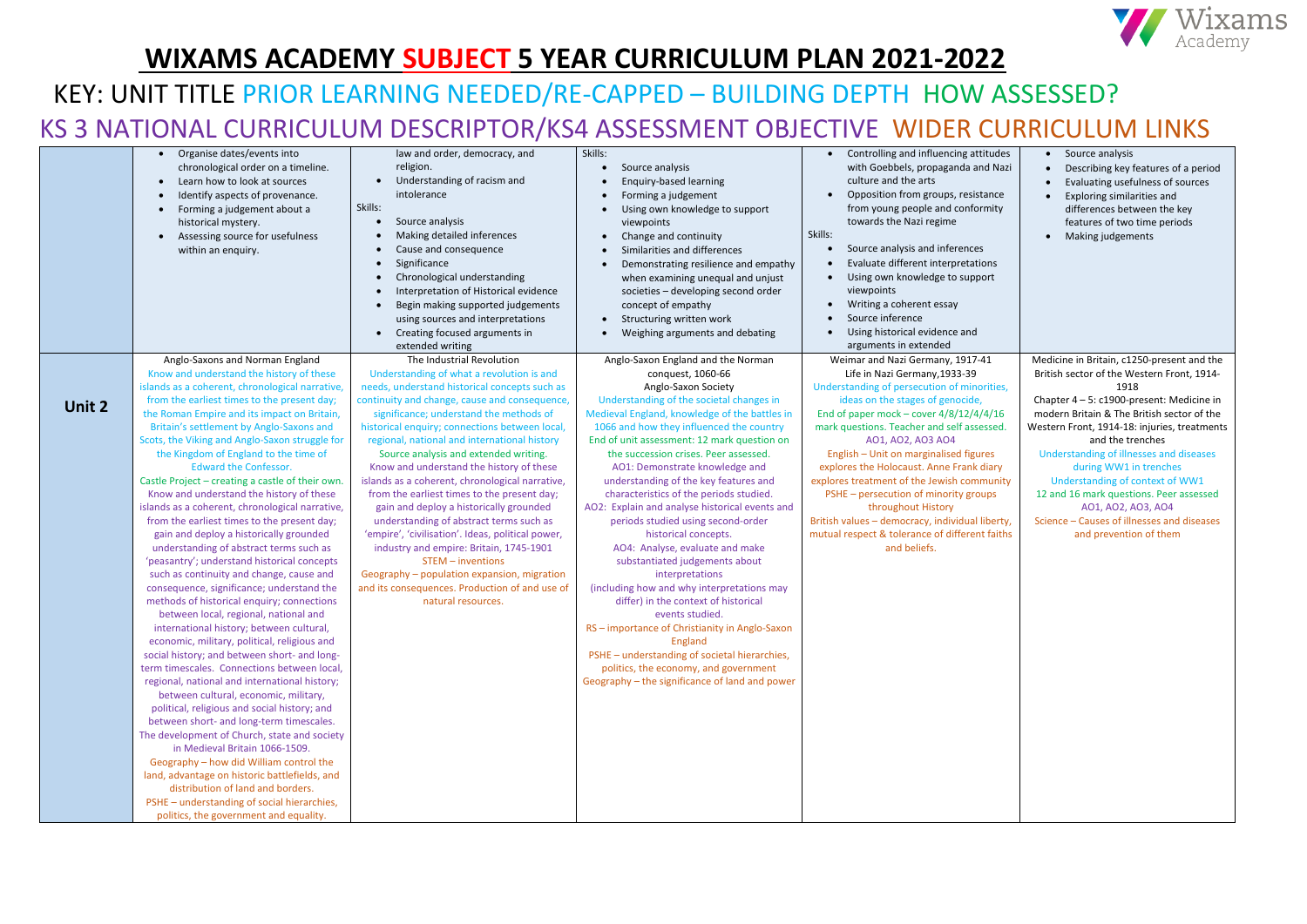|            | Knowledge                                                                                                                                                                                                                                                                                                                                                                                                                                                                                                                                                                                                                                                                                                                                                                                                                                                                                                                                                                                                                                                                                                                                                                                                           | Knowledge:                                                                                                                                                                                                                                                                                                                                                                                                                                                                                                                                                                                                                                                                                                               | Knowledge:                                                                                                                                                                                                                                                                                                                                                                                                                                                                                                                                                                                                                         | Knowledge:                                                                                                                                                                                                                                                                                                                                                                                                                                                                                                                      | Knowledge:                                                                                                                                                                                                                                                                                                                                                                                                                                                                                                                                                                                           |
|------------|---------------------------------------------------------------------------------------------------------------------------------------------------------------------------------------------------------------------------------------------------------------------------------------------------------------------------------------------------------------------------------------------------------------------------------------------------------------------------------------------------------------------------------------------------------------------------------------------------------------------------------------------------------------------------------------------------------------------------------------------------------------------------------------------------------------------------------------------------------------------------------------------------------------------------------------------------------------------------------------------------------------------------------------------------------------------------------------------------------------------------------------------------------------------------------------------------------------------|--------------------------------------------------------------------------------------------------------------------------------------------------------------------------------------------------------------------------------------------------------------------------------------------------------------------------------------------------------------------------------------------------------------------------------------------------------------------------------------------------------------------------------------------------------------------------------------------------------------------------------------------------------------------------------------------------------------------------|------------------------------------------------------------------------------------------------------------------------------------------------------------------------------------------------------------------------------------------------------------------------------------------------------------------------------------------------------------------------------------------------------------------------------------------------------------------------------------------------------------------------------------------------------------------------------------------------------------------------------------|---------------------------------------------------------------------------------------------------------------------------------------------------------------------------------------------------------------------------------------------------------------------------------------------------------------------------------------------------------------------------------------------------------------------------------------------------------------------------------------------------------------------------------|------------------------------------------------------------------------------------------------------------------------------------------------------------------------------------------------------------------------------------------------------------------------------------------------------------------------------------------------------------------------------------------------------------------------------------------------------------------------------------------------------------------------------------------------------------------------------------------------------|
| Unit 2     | To understand the changes made by                                                                                                                                                                                                                                                                                                                                                                                                                                                                                                                                                                                                                                                                                                                                                                                                                                                                                                                                                                                                                                                                                                                                                                                   | To understand the rapid changes                                                                                                                                                                                                                                                                                                                                                                                                                                                                                                                                                                                                                                                                                          | Anglo-Saxon society - monarchy,                                                                                                                                                                                                                                                                                                                                                                                                                                                                                                                                                                                                    | Nazi policies towards women and                                                                                                                                                                                                                                                                                                                                                                                                                                                                                                 | The historical context of medicine in                                                                                                                                                                                                                                                                                                                                                                                                                                                                                                                                                                |
| knowledge  | William when he took control of                                                                                                                                                                                                                                                                                                                                                                                                                                                                                                                                                                                                                                                                                                                                                                                                                                                                                                                                                                                                                                                                                                                                                                                     | experienced in Britain from 1745-                                                                                                                                                                                                                                                                                                                                                                                                                                                                                                                                                                                                                                                                                        | government, social system, legal                                                                                                                                                                                                                                                                                                                                                                                                                                                                                                                                                                                                   | the views on family                                                                                                                                                                                                                                                                                                                                                                                                                                                                                                             | the early 20 <sup>th</sup> century                                                                                                                                                                                                                                                                                                                                                                                                                                                                                                                                                                   |
| end points | England.<br>To measure the significance of the<br>things he changed.<br>To assess the causes, events and<br>consequences of the major battles<br>for the throne.<br><b>Skills</b><br>Organise dates/events into<br>chronological order on a timeline.<br>Identifying primary and secondary<br>$\bullet$<br>sources.<br>Identify aspects of provenance and<br>$\bullet$<br>applying it to the context.<br>Forming a judgement using historical<br>$\bullet$<br>knowledge.<br>Assessing source for usefulness<br>$\bullet$<br>within an enquiry.                                                                                                                                                                                                                                                                                                                                                                                                                                                                                                                                                                                                                                                                      | 1800.<br>To assess the impact of coal on the<br>physical and human landscape.<br>• To understand the causes,<br>consequences and significance of the<br>development of cities in Victorian<br>England.<br>To understand the divisions within<br>Victorian society.<br>To assess the impact of the 1834 Poor<br>Law reforms.<br>Skills:<br>Evaluating cause and consequence<br>Source analysis<br>Interpretation of evidence<br>Assessing and explaining<br>consequences of events<br>Creating focused arguments in<br>extended writing<br>Structuring written work<br>Assessing change within society                                                                                                                    | system, economy and the church<br>Edward the Confessor and the<br>$\bullet$<br>succession crisis - Godwinson, Tostig<br>and the death of Edward<br>The rival claims to the throne $-$<br>$\bullet$<br>William of Normandy, Hardrada and<br>Edgar<br>The Norman Invasion - Battle of<br>Hastings and the reasons for Williams<br>victory<br>Skills:<br>Analysis of causation and consequence<br>Using own knowledge to support<br>viewpoints<br>Writing a coherent essay<br>Chronology<br>Historical enquiry<br>Identifying different interpretations<br>Causation and consequence<br>Significance of key events and<br>individuals | Nazi policies towards the young,<br>such as the control through<br>education and the Hitler youth<br>Employment and living standards -<br>policies by the Nazis to reduce<br>unemployment<br>The persecution of minorities - Nazi<br>racial beliefs and policies, the<br>treatment and persecution of the<br>Jews<br>Skills:<br>Source utility and analysis<br>Source inference<br>Evaluate different interpretations<br>Using own knowledge to support<br>viewpoints<br>Writing a coherent essay                               | The context of the British sector of<br>the Western Front<br>Conditions requiring medical<br>treatments of the Western Front<br>The work of the RAMC and FANY<br>The significance of the Western<br>Front for experiments in surgery and<br>medicine<br>Skills:<br>Source analysis<br>Describing key features of a period<br>Evaluating usefulness of sources<br>Exploring similarities and<br>differences between the key<br>features of two time periods<br>Making judgements                                                                                                                      |
|            | The Middle Ages and the Crusades                                                                                                                                                                                                                                                                                                                                                                                                                                                                                                                                                                                                                                                                                                                                                                                                                                                                                                                                                                                                                                                                                                                                                                                    | World War One                                                                                                                                                                                                                                                                                                                                                                                                                                                                                                                                                                                                                                                                                                            | Anglo-Saxon England and the Norman                                                                                                                                                                                                                                                                                                                                                                                                                                                                                                                                                                                                 | Superpower relations and the Cold War                                                                                                                                                                                                                                                                                                                                                                                                                                                                                           | <b>REVISION</b>                                                                                                                                                                                                                                                                                                                                                                                                                                                                                                                                                                                      |
| Unit 3     | Historical perspective by placing their growing<br>knowledge into different contexts,<br>understanding the connections between<br>local, regional, national and international<br>history; between cultural, economic, military,<br>political, religious and social history; and<br>between short-term and long-term<br>timescales.<br>Knowledge quiz.<br>Understand methods of historical enquiry,<br>including how evidence is used rigorously to<br>make historical claims, and discern how and<br>why contrasting argument and<br>interpretations of the past have been<br>constructed. Gain and deploy grounded<br>understanding of abstract terms such as<br>'empire', 'civilisation'. Connections between<br>local, regional, national and international<br>history; between cultural, economic, military,<br>political, religious and social history; and<br>between short- and long-term timescales. The<br>development of Church, state and society in<br>Medieval Britain 1066-1509.<br>Art - Doom Paintings and symbolism - how<br>the church used images to tell stories.<br>Geography - the significance of land and<br>power, Europe and the Middle East, the<br>hazards of crossing mountain ranges. | Understanding of empire, knowledge of<br>conflicts from English Civil War, understanding<br>of defiance and political protest.<br>Extended writing - 'What were the conditions<br>on the trenches?' Teacher assessed.<br>Challenges for Britain, Europe and the wider<br>world 1901 to the present day<br>English/Art -Students to utilise persuasive<br>writing techniques in creating a propaganda<br>poster.<br>English - 'White Poppies' shows impact of war<br>and explores use of propaganda.<br>PSHE/Personal development - an<br>understanding of how war effects civilians and<br>the morality of war. Mentions of mental illness<br>and fatigue during the war<br>Science - medical conditions of the trenches | conquest, 1060-66<br>William I in power: securing the kingdom, 1066-<br>87<br>Understanding of the societies and cultures of<br>Anglo-Saxon England, ideas of protests and<br>resistance<br>16 mark question on the Battle of Hastings.<br>Teacher assessed.<br>A01, A02, A04<br>RS - importance of Christianity in Anglo-Saxon<br>England<br>PSHE - understanding of societal hierarchies,<br>politics, the economy, and government<br>Geography - the significance of land and power                                                                                                                                             | The Origins of the Cold War<br>Understanding of WW2 and the end of the<br>war and how it led to increased tensions<br>between both countries<br>Outcome of WW2 and involvement of the<br><b>Soviet Union</b><br>End of unit assessment - knowledge recall<br>question and 8 mark questions. Peer<br>assessed.<br>A01, A02, A04<br>PSHE - ideas of democracy, protest and<br>differing political ideologies<br>British values - democracy, individual liberty,<br>mutual respect & tolerance of different faiths<br>and beliefs. | All knowledge, content and skills gathered<br>from Year 9-11 to be fully consolidated in<br>preparation for end of year exams.<br>A series of retrieval tasks<br>Live marking<br>Mock exams practice<br>A01, A02, A03, A04<br>RS-Importance of Christianity<br>PSHE - ideas of democracy, protest and<br>differing political ideologies<br>English - Impact of war and use of<br>propaganda<br>Science - ideas of cause/preventions of<br>disease and illnesses throughout time<br>British values - democracy, individual liberty,<br>mutual respect & tolerance of different faiths<br>and beliefs. |

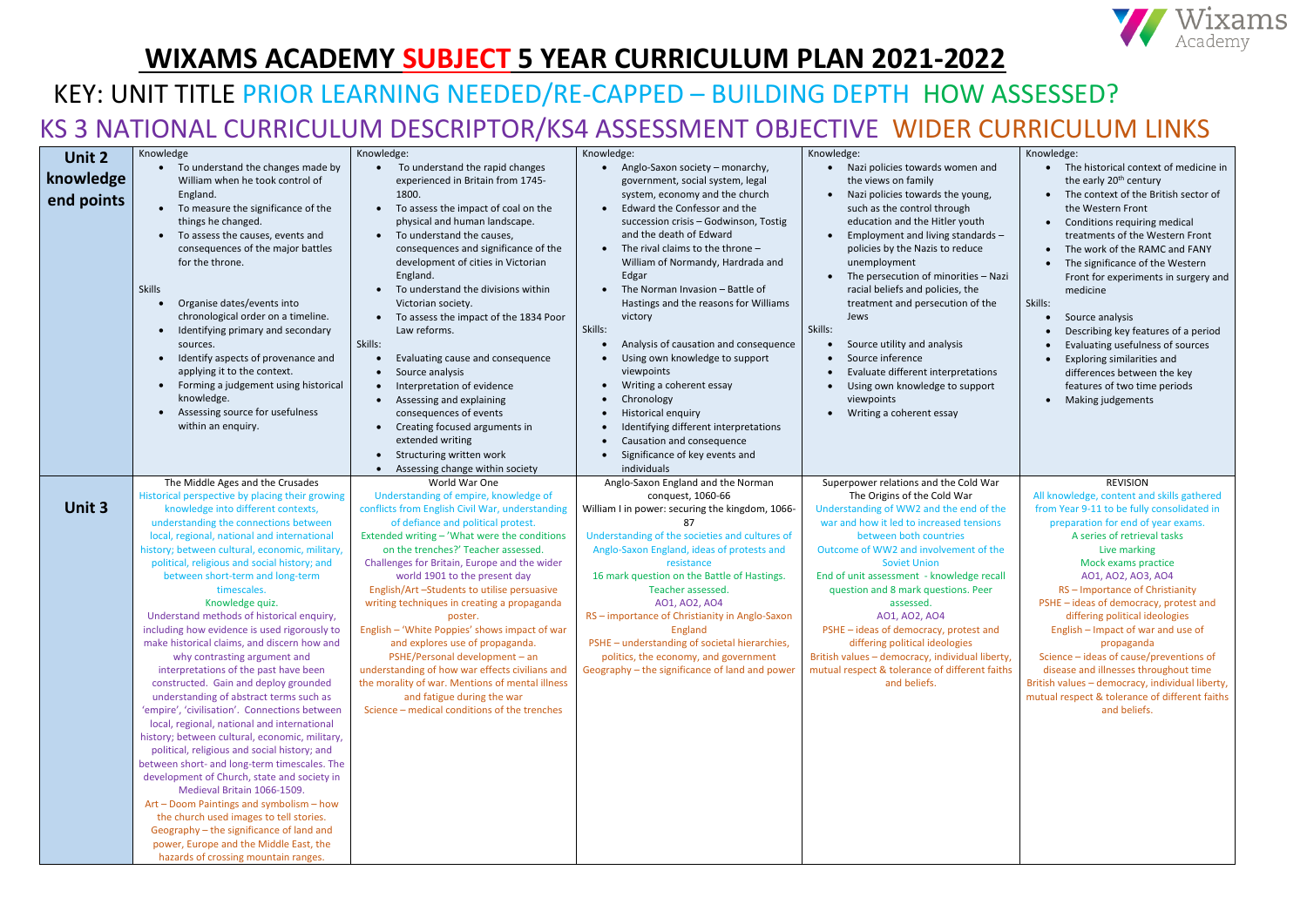| Unit 3<br>knowledge<br>end points | RS-the significance of the Holy Land and<br>Jerusalem, the role of religion and the power<br>of the Pope in the medieval Catholic Church,<br>the war against Muslims.<br>British Values - changes in British culture and<br>cuisine, which still exist today.<br>Knowledge:<br>Understand why the crusades<br>happened and the significance of the<br>holy land for European Christians.<br>The understanding of why someone<br>$\bullet$<br>would go on a crusades.<br>To explore the causes, events and<br>$\bullet$<br>consequences of the four main<br>crusades.<br>To examine the impact and legacy of<br>$\bullet$<br>the crusades on England.<br>Skills:<br>Organise dates/events into<br>$\bullet$<br>chronological order on a timeline.<br>Identifying primary and secondary<br>$\bullet$<br>sources.<br>Identify aspects of provenance and<br>$\bullet$<br>applying it to the context.<br>Forming a judgement using historical<br>$\bullet$<br>knowledge.<br>Assessing source for usefulness<br>$\bullet$<br>within an enquiry. | Knowledge:<br>Understanding of the causes of the<br>outbreak of war<br>Understanding of propaganda<br>$\bullet$<br>techniques<br>How war effected the lives of those on<br>the home front<br>Understanding of how alliances<br>$\bullet$<br>shaped the war and caused long-<br>simmering tensions<br>Understanding of the role of<br>important individuals using case<br>studies<br>Life in the trenches and medical<br>conditions faced<br>Skills:<br>Evaluating significance of short-term<br>and long-term causes<br>Source analysis<br>Research and evaluation skills<br>Assessing and explaining cause and<br>consequence<br>Creating focused arguments in<br>extended writing<br>Structuring written work | Knowledge<br>Establishing control - submission of<br>the earls and the creation of castles<br>Causes and outcomes of Anglo-Saxon<br>$\bullet$<br>resistance, 1068-72 - revolts of Edwin<br>and Morcar, rebellions in the north<br>The legacy of resistance to 1087 -<br>$\bullet$<br>harrying of the North, changes in land<br>ownership and maintaining power<br>Revolts of the Earls, 1075 - defeat and<br>failure of the revolts and the<br>consequences<br><b>Skills</b><br>Chronology<br>Historical enquiry<br>Identifying different interpretations<br>Causation and consequence<br>Significance of events and key<br>individuals<br>Demonstrating knowledge and<br>understanding of the key features of<br>particular events<br>Writing a coherent essay   | Knowledge<br>Early tensions between the East and<br>West and the difference between<br>capitalism and communism<br>The development of the cold war -<br>the Truman Doctrine and the<br><b>Marshall Plan</b><br>The Cold War intensifies - Arms Race<br>and the Hungarian Uprising<br><b>Skills</b><br>Writing narrative accounts of key<br>events<br>Understanding of chronology<br>Confident use of concepts such as<br>causation, consequence and<br>significance<br>Historical enquiry                                                                                |
|-----------------------------------|-------------------------------------------------------------------------------------------------------------------------------------------------------------------------------------------------------------------------------------------------------------------------------------------------------------------------------------------------------------------------------------------------------------------------------------------------------------------------------------------------------------------------------------------------------------------------------------------------------------------------------------------------------------------------------------------------------------------------------------------------------------------------------------------------------------------------------------------------------------------------------------------------------------------------------------------------------------------------------------------------------------------------------------------|-----------------------------------------------------------------------------------------------------------------------------------------------------------------------------------------------------------------------------------------------------------------------------------------------------------------------------------------------------------------------------------------------------------------------------------------------------------------------------------------------------------------------------------------------------------------------------------------------------------------------------------------------------------------------------------------------------------------|-------------------------------------------------------------------------------------------------------------------------------------------------------------------------------------------------------------------------------------------------------------------------------------------------------------------------------------------------------------------------------------------------------------------------------------------------------------------------------------------------------------------------------------------------------------------------------------------------------------------------------------------------------------------------------------------------------------------------------------------------------------------|--------------------------------------------------------------------------------------------------------------------------------------------------------------------------------------------------------------------------------------------------------------------------------------------------------------------------------------------------------------------------------------------------------------------------------------------------------------------------------------------------------------------------------------------------------------------------|
| Unit 4                            | The Tudors<br>Know and understand the history of these<br>islands as a coherent, chronological narrative,<br>from the earliest times to the present day:<br>how people's lives have shaped this nation<br>and how Britain has influenced and been<br>influenced by the wider world. A study of an<br>aspect or theme in British history that<br>extends pupil's chronological knowledge<br>beyond 1066.<br>Research Project - Group work to be<br>presented (oral/written/visual)<br>Understand historical concepts such as<br>continuity and change, cause and<br>consequence, similarity, difference and<br>significance, and use them to make<br>connections, draw contrasts, analyse trends,<br>frame historically valid questions and create<br>their own structured accounts, including<br>written narratives and analyses. Connections<br>between local, regional, national and                                                                                                                                                    | World War Two<br>(includes local history study of ROF Elstow)<br>Origins of WW1, understanding of conflicts<br>throughout history and why they occurred, the<br>outcome of WW1, and the motivations behind<br>resistance and protests.<br>Extended writing project - 'How did the Treaty<br>of Versailles affect the lives of people in<br>Germany?' Peer assessed.<br>Challenges for Britain, Europe and the wider<br>world 1901 to the present day<br>English - reading historical sources and<br>interpretations of different ideas<br>Science - understanding of chemical weaponry<br>and its effects on the human body                                                                                     | Anglo-Saxon England and the Norman<br>conquest, 1060-66<br>Norman England, 1066-88<br>Understanding of civilisation, resistance,<br>power, parliament and the conquest of William<br>Half paper mock on 4/12/16 markers. Teacher<br>and peer assessed.<br>AO1: Demonstrate knowledge and<br>understanding of the key features and<br>characteristics of the periods studied.<br>AO2: Explain and analyse historical events and<br>periods studied using second-order<br>historical concepts.<br>AO4: Analyse, evaluate and make<br>substantiated judgements about<br>interpretations<br>(including how and why interpretations may<br>differ) in the context of historical<br>events studied.<br>RS - importance of Christianity in Anglo-Saxon<br><b>England</b> | Superpower relations and the cold war<br>Cold War crises, 1958-70<br>Understanding of WW2 and the end of the<br>war and how it led to increased tensions<br>between both countries<br>Outcome of WW2 and involvement of the<br><b>Soviet Union</b><br>End of unit assessment - knowledge recall<br>question and 8 mark questions. Teacher<br>assessed.<br>A01, A02, A04<br>PSHE - ideas of democracy, protest and<br>differing political ideologies<br>British values - democracy, individual liberty,<br>mutual respect & tolerance of different faiths<br>and beliefs. |



| t and<br>en<br>$ar -$<br>Race<br>эy<br>as | Knowledge:<br>Skills: | All content revisited and repeated<br>to help consolidate learning<br>All skills repeated/revisited/applied<br>to develop understanding |
|-------------------------------------------|-----------------------|-----------------------------------------------------------------------------------------------------------------------------------------|
| ar                                        |                       |                                                                                                                                         |
| the<br>ons                                |                       |                                                                                                                                         |
| the                                       |                       |                                                                                                                                         |
| call<br>er                                |                       |                                                                                                                                         |
| nd                                        |                       |                                                                                                                                         |
| perty,<br>faiths                          |                       |                                                                                                                                         |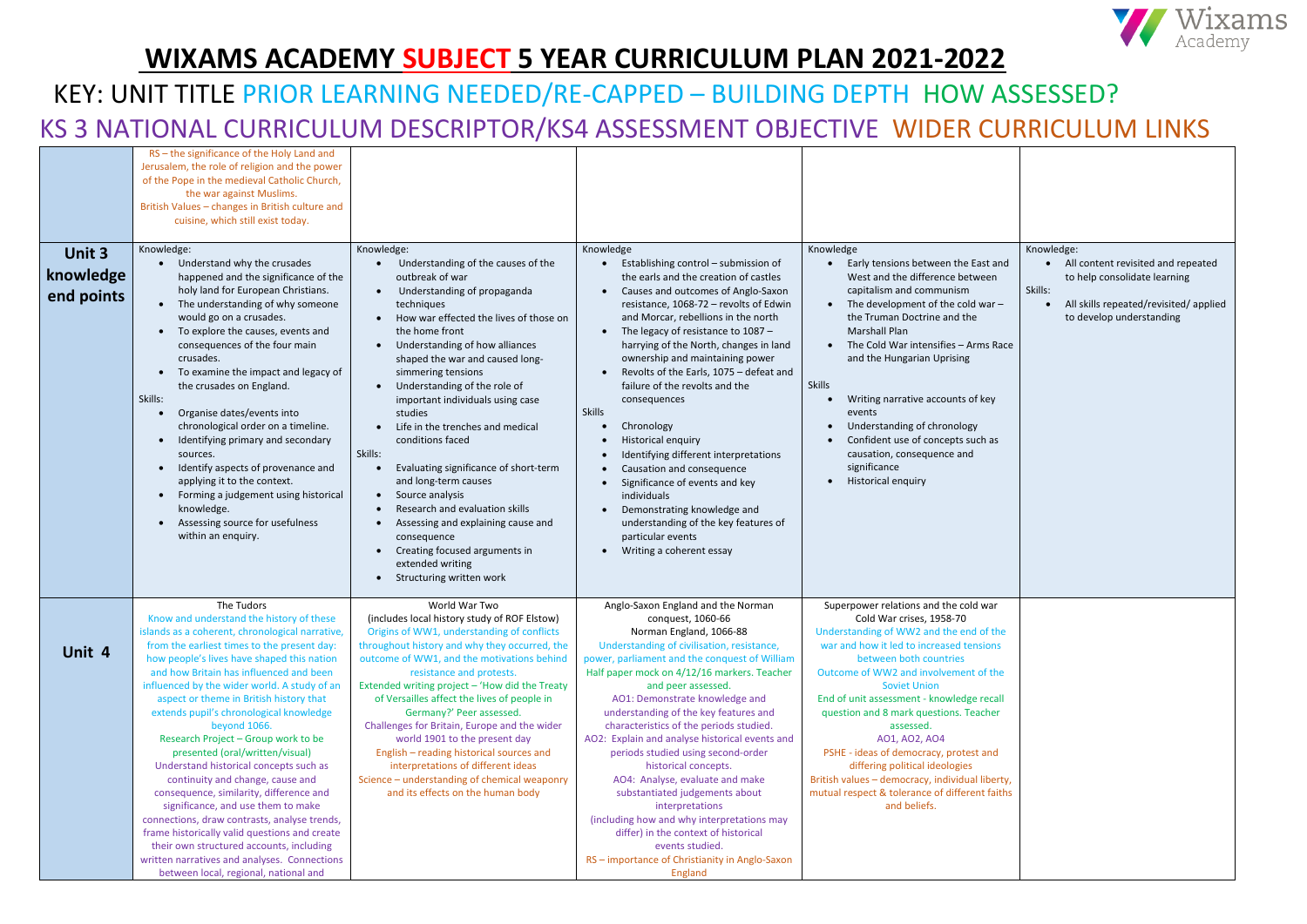|                                   | international history; between cultural,<br>economic, military, political, religious and<br>social history; and between short- and long-<br>term timescales. The development of Church,<br>state and society in Britain 1509-1745.<br>English - 'Voices' unit explores Tudor<br>literature.<br>RS - Martin Luther and the Reformation,<br>changes in religious ideologies, the impact of<br>religious change on society, how monarch use<br>religion to control.                                                                                                                                                                                                                                                                                                                                                                                                                                              |                                                                                                                                                                                                                                                                                                                                                                                                                                                                                                                                                                                                                                                                                    | PSHE - understanding of societal hierarchies,<br>politics, the economy, and government<br>Geography - the significance of land and power                                                                                                                                                                                                                                                                                                                                                                                                                                                                                                       |                                                                                                                                                                                                                                                                                                                                                                                                                                                                                |
|-----------------------------------|---------------------------------------------------------------------------------------------------------------------------------------------------------------------------------------------------------------------------------------------------------------------------------------------------------------------------------------------------------------------------------------------------------------------------------------------------------------------------------------------------------------------------------------------------------------------------------------------------------------------------------------------------------------------------------------------------------------------------------------------------------------------------------------------------------------------------------------------------------------------------------------------------------------|------------------------------------------------------------------------------------------------------------------------------------------------------------------------------------------------------------------------------------------------------------------------------------------------------------------------------------------------------------------------------------------------------------------------------------------------------------------------------------------------------------------------------------------------------------------------------------------------------------------------------------------------------------------------------------|------------------------------------------------------------------------------------------------------------------------------------------------------------------------------------------------------------------------------------------------------------------------------------------------------------------------------------------------------------------------------------------------------------------------------------------------------------------------------------------------------------------------------------------------------------------------------------------------------------------------------------------------|--------------------------------------------------------------------------------------------------------------------------------------------------------------------------------------------------------------------------------------------------------------------------------------------------------------------------------------------------------------------------------------------------------------------------------------------------------------------------------|
| Unit 4<br>knowledge<br>end points | Knowledge:<br>To understand where the house of<br>Tudor came from and how they<br>became rulers of England.<br>How the English Reformation came<br>to be, including the causes, which<br>originate from Europe and well as<br>the causes from within Henry VIII's<br>court itself.<br>To assess the impact of the<br>reformation on the Tudor legacy as<br>well as the troubles faced by Henry<br>VIII"s children.<br>The reigns of Henry VII, Henry VIII,<br>$\bullet$<br>Edward VI, Mary I and Elizabeth I.<br>Explore the consequences of the<br>reign of Bloody Mary for Elizabeth I.<br>Skills:<br>Organise dates/events into<br>chronological order on a timeline.<br>Identifying primary and secondary<br>sources.<br>Identify aspects of provenance and<br>applying it to the context.<br>Forming a judgement using historical<br>knowledge.<br>Assessing source for usefulness<br>within an enquiry. | Knowledge:<br>An understanding of why the second<br>world war occurred<br>Understanding of attempts made to<br>$\bullet$<br>prevent future wars - Treaty of<br>Versailles<br>Understanding of why Hitler came to<br>power<br>Effectiveness of Nazi methods of<br>$\bullet$<br>control<br>Understanding of conflicts in the wider<br>$\bullet$<br>world - bombings of Hiroshima and<br>Nagasaki<br>Skills:<br>Source analysis<br>Interpretation of evidence<br>$\bullet$<br>Causation and consequence<br>$\bullet$<br>Assessing and explaining<br>$\bullet$<br>consequences of events<br>Creating focused arguments in<br>extended writing<br>Structuring written work<br>$\bullet$ | Knowledge<br>The feudal system and the Church -<br>$\bullet$<br>the feudal hierarchy and the church<br>The Norman government $-$ the<br>Domesday book and changes to the<br>government under William I<br>The Norman aristocracy - culture and<br>language of the aristocracy<br>William I and his sons - character and<br>personality of William I, Robert's<br>revolt, Williams death and the defeat<br>of Robert and Odo<br><b>Skills</b><br>Confident use of concepts such as<br>causation, consequence and<br>significance<br>Using own knowledge to support<br>viewpoints<br>Evaluating different interpretations to<br>form a judgement | Knowledge:<br>Berlin 1958-63: increased tensions,<br>summit meetings, and the impact of<br>the Berlin wall<br>The Cuban Missile Crisis including<br>the Cuban Revolution and the Bay of<br>Pigs<br>Czechoslovakia, 1968-69, Prague<br>Spring and the Soviet Invasion<br>Skills:<br>Writing analytical narratives<br>Confident use of concepts such as<br>causation, consequence and<br>significance<br>Historical enquiry<br>Creating focused arguments in<br>extended writing |
| Unit 5                            | The Stuarts<br>Know and understand the history of these<br>islands as a coherent, chronological narrative,<br>from the earliest times to the present day:<br>how people's lives have shaped this nation<br>and how Britain has influenced and been<br>influenced by the wider world. A study of an<br>aspect or theme in British history that<br>extends pupils chronological knowledge<br>beyond 1066.<br>Written assessment.<br>Understand historical concepts such as                                                                                                                                                                                                                                                                                                                                                                                                                                      | The Holocaust<br>Understanding of conflict, resistance,<br>understanding of the persecution of groups,<br>reasons for protests.<br>Creative memorial project - 'How should we<br>remember the holocaust?' Teacher assessed.<br>Ideas, political power, industry and empire:<br>Britain, 1745-1901<br>English - Unit on marginalised figures explores<br>the Holocaust. Anne Frank diary explores<br>treatment of the Jewish community<br>PSHE - persecution of minority groups                                                                                                                                                                                                     | Weimar and Nazi Germany, 1917-41<br>The Weimar Republic. 1918-29<br>Knowledge on the end of WW1 and the Treaty<br>of Versailles as well as the rise of the Nazi<br>party. Understanding of different forms of<br>government.<br>End of unit assessment $-4$ mark and 16 mark<br>question. Teacher assessed.<br>AO1: Demonstrate knowledge and<br>understanding of the key features and<br>characteristics of the periods studied.<br>AO2: Explain and analyse historical events and                                                                                                                                                            | Superpower relations and the cold war<br>The end of the Cold War, 1970-91<br>Knowledge of conflict, differing political<br>ideologies and political conflict<br>End of unit assessment - knowledge recall<br>question and 8 mark questions. Teacher and<br>peer assessed.<br>AO1, AO2, AO4.<br>PSHE - ideas of democracy, protest and<br>differing political ideologies<br>British values - democracy, individual liberty,<br>mutual respect & tolerance of different faiths   |
|                                   | continuity and change, cause and<br>consequence, similarity, difference and                                                                                                                                                                                                                                                                                                                                                                                                                                                                                                                                                                                                                                                                                                                                                                                                                                   |                                                                                                                                                                                                                                                                                                                                                                                                                                                                                                                                                                                                                                                                                    | periods studied using second-order<br>historical concepts.                                                                                                                                                                                                                                                                                                                                                                                                                                                                                                                                                                                     | and beliefs.                                                                                                                                                                                                                                                                                                                                                                                                                                                                   |



| pns,<br>ct of   |  |
|-----------------|--|
| າg<br>ay of     |  |
| e               |  |
| as              |  |
|                 |  |
|                 |  |
|                 |  |
|                 |  |
|                 |  |
| ar              |  |
| cal             |  |
| call<br>and     |  |
| nd              |  |
| erty,<br>faiths |  |
|                 |  |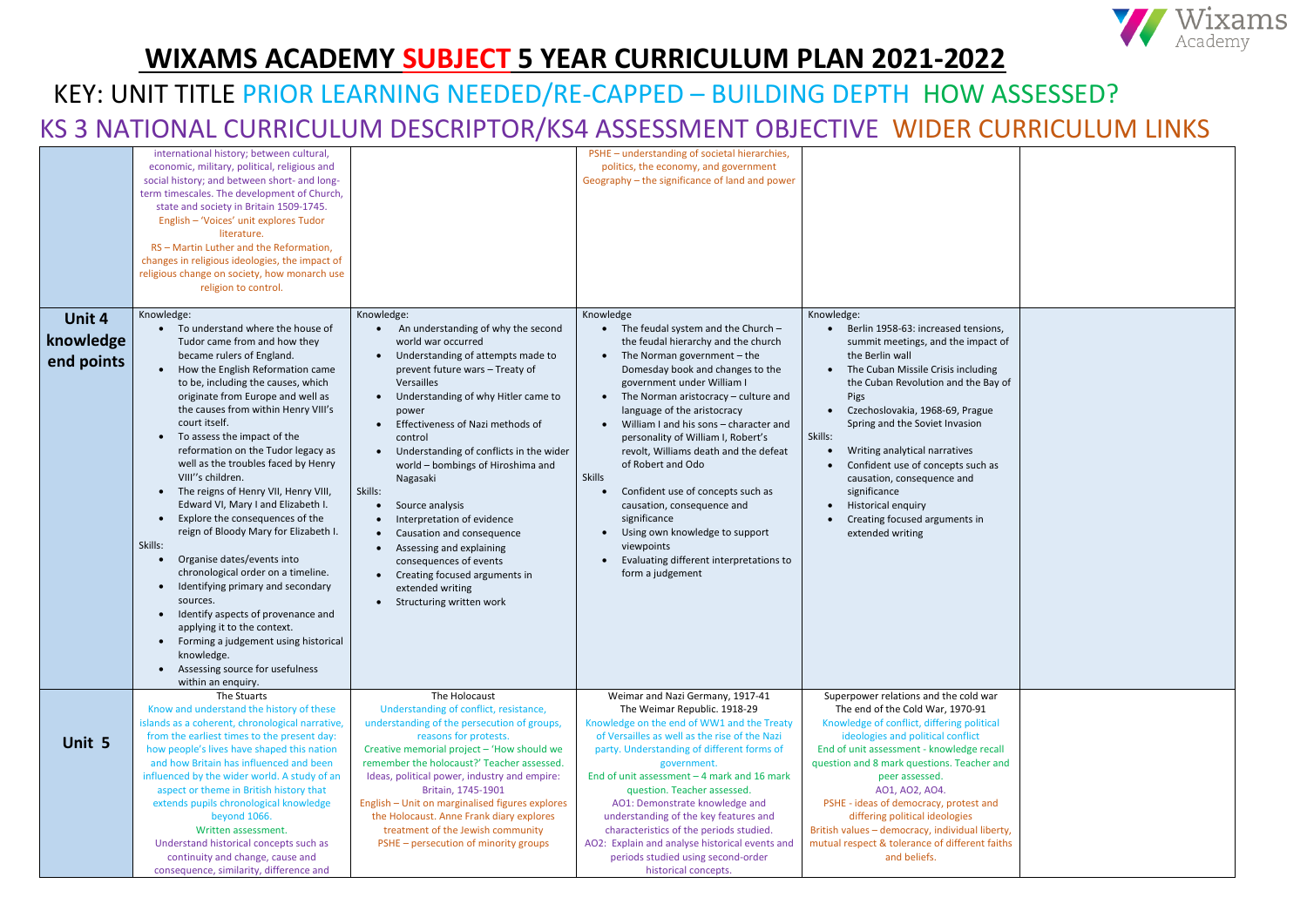|                                          | significance, and use them to make<br>connections, draw contrasts, analyse trends,<br>frame historically-valid questions and create<br>their own structured accounts, including<br>written narratives and analyses. Gain and<br>deploy grounded understanding of abstract<br>terms such as 'parliament'. Connections<br>between local, regional, national and<br>international history; between cultural,<br>economic, military, political, religious and<br>social history; and between short- and long-<br>term timescales. The development of Church,<br>state and society in Britain 1509-1745.<br>British values - democracy, the rule of law,<br>individual liberty, mutual respect & tolerance<br>of different faiths and beliefs.                                                    |                                                                                                                                                                                                                                                                                                                                                                                                                                                                                                                                                                                                                                                                | AO3: Analyse, evaluate and use sources<br>(contemporary to the period) to make<br>substantiated judgements, in the context of<br>historical events studied.<br>AO4: Analyse, evaluate and make<br>substantiated judgements about<br>interpretations<br>(including how and why interpretations may<br>differ) in the context of historical<br>events studied.<br>PSHE - politics and protest, treatment of<br>women, societal impacts                                                                                                                                                                                                                                                                                                                              |                                                                                                                                                                                                                                                                                                                                                                                                                                                                                                                                                                     |
|------------------------------------------|----------------------------------------------------------------------------------------------------------------------------------------------------------------------------------------------------------------------------------------------------------------------------------------------------------------------------------------------------------------------------------------------------------------------------------------------------------------------------------------------------------------------------------------------------------------------------------------------------------------------------------------------------------------------------------------------------------------------------------------------------------------------------------------------|----------------------------------------------------------------------------------------------------------------------------------------------------------------------------------------------------------------------------------------------------------------------------------------------------------------------------------------------------------------------------------------------------------------------------------------------------------------------------------------------------------------------------------------------------------------------------------------------------------------------------------------------------------------|-------------------------------------------------------------------------------------------------------------------------------------------------------------------------------------------------------------------------------------------------------------------------------------------------------------------------------------------------------------------------------------------------------------------------------------------------------------------------------------------------------------------------------------------------------------------------------------------------------------------------------------------------------------------------------------------------------------------------------------------------------------------|---------------------------------------------------------------------------------------------------------------------------------------------------------------------------------------------------------------------------------------------------------------------------------------------------------------------------------------------------------------------------------------------------------------------------------------------------------------------------------------------------------------------------------------------------------------------|
| <b>Unit 5</b><br>knowledge<br>end points | Knowledge:<br>Explore the reign of James I and the<br>$\bullet$<br>legacy of the Tudor line.<br>Explore the fear held by James<br>$\bullet$<br>around witches and the methods he<br>took to persecute them.<br>To assess the causes and<br>$\bullet$<br>consequences of the Gunpowder<br>Plot.<br>To explore the causes of the Civil<br>$\bullet$<br>War and explain why Charles I was<br>put on trial.<br>Skills:<br>Organise dates/events into<br>$\bullet$<br>chronological order on a timeline.<br>Identifying primary and secondary<br>$\bullet$<br>sources.<br>Identify aspects of provenance and<br>$\bullet$<br>applying it to the context.<br>Forming a judgement using historical<br>$\bullet$<br>knowledge.<br>Assessing source for usefulness<br>$\bullet$<br>within an enquiry. | Knowledge:<br>Identify different reasons for Nazi<br>persecution of Jews<br>Explain the treatment of individuals at<br>$\bullet$<br>Aushwtiz-Birkenau<br>Identify examples of Jewish resistance<br>$\bullet$<br>Analyse similarities and differences<br>between genocides<br>Skills:<br>Significances<br>Similarity and differences<br>Source analysis<br>Change and continuity<br>Reading and interpreting primary and<br>secondary sources<br>Demonstrating resilience and empathy<br>$\bullet$<br>when examining unequal and unjust<br>societies - developing second order<br>concept of empathy<br>Understanding of racism and<br>$\bullet$<br>intolerance | Knowledge<br>The origins of the Republic 1918-19<br>and the legacy of the war<br>The early challenges to the Weimar<br>$\bullet$<br>Republic such as economic, political<br>and cultural issues<br>The recovery of the Republic, 1924-29<br>$\bullet$<br>with the help of Stresemann<br>Changes in society, 1924-29 including<br>changes to women, cultural changes<br>and the standard of living<br><b>Skills</b><br>Assessing how far they agree with a<br>$\bullet$<br>statement<br>Explaining consequences of events<br>$\bullet$<br>Analysis of different interpretations<br>$\bullet$<br>and opinions<br>Using own knowledge to support<br>viewpoints<br>Source utility and analysis<br>$\bullet$<br>Evaluate different interpretations<br>Source inference | Knowledge:<br>Attempts to reduce tension<br>between East and West, 1969-79 -<br>Détente, SALT 1 and SALT 2<br>Flashpoints in superpower relations,<br>1979-84 - Soviet Invasion of<br>Afghanistan, Ronald Reagan and the<br>Second Cold War<br>The collapse of Soviet control in<br>Eastern Europe, 1985-91m -<br>Gorbachev, end of Soviet con troll<br>and fall of Berlin wall<br>Skills:<br>Writing analytical narratives<br>Confident use of concepts such as<br>causation, consequence and<br>significance<br>Creating focused arguments in<br>extended writing |
| Unit 6                                   | The Civil War with a local study<br>Know and understand the history of these<br>islands as a coherent, chronological narrative,<br>from the earliest times to the present day:<br>how people's lives have shaped this nation<br>and how Britain has influenced and been<br>influenced by the wider world. A study of an<br>aspect or theme in British history that<br>extends pupils chronological knowledge<br>beyond 1066.<br>Creative trial guide for Bunyan field<br>Understand historical concepts such as<br>continuity and change, cause and<br>consequence, similarity, difference and                                                                                                                                                                                               | The Suffragettes<br>Understanding of protest rebellion - what<br>factors leads to this, resistance, and<br>persecution of groups.<br>How people's lives have shaped this nation and<br>how Britain has influenced<br>Extended writing project on interpretations -<br>'Women's war work got them the vote - How<br>far do you agree?' Peer assessed.<br>Challenges for Britain, Europe and the wider<br>world 1901 to the present day<br>English - Understanding of source<br>interpretation and ability to understand                                                                                                                                         | Weimar and Nazi Germany, 1917-41<br>Hitler's rise to power, 1919-33<br>Knowledge of Hitler and the Nazi party,<br>contextual knowledge of life under Nazi rule,<br>knowledge on ideas of parliament and politics<br>regarding the early Weimar Republic.<br>4 mark and 8 mark question. Peer assessed.<br>A01, A02, A03, A04<br>PSHE - politics and protest, treatment of<br>women, societal impacts<br>British values - democracy, individual liberty,<br>mutual respect & tolerance of different faiths<br>and beliefs.                                                                                                                                                                                                                                         | Medicine in Britain, c1250-present and the<br>British sector of the Western Front, 1914-<br>1918<br>Chapter $1 - 2$ : c1250-1500<br>Medicine in Medieval England & c1500-1700<br>The Medical Renaissance in England<br>Knowledge of conflict, differing political<br>ideologies and political conflict<br>Understanding of context of WW1<br>Knowledge recall, 4 mark and 12 mark<br>questions. Peer assessed.<br>A01, A02, A03, A04<br>Science - ideas on causes and preventions<br>illnesses and diseases                                                         |



| $9-$<br>ions,<br>d the<br>oll<br>as |  |
|-------------------------------------|--|
| the<br>$14 -$<br>1700<br>ł<br>cal   |  |
| rk<br>ons                           |  |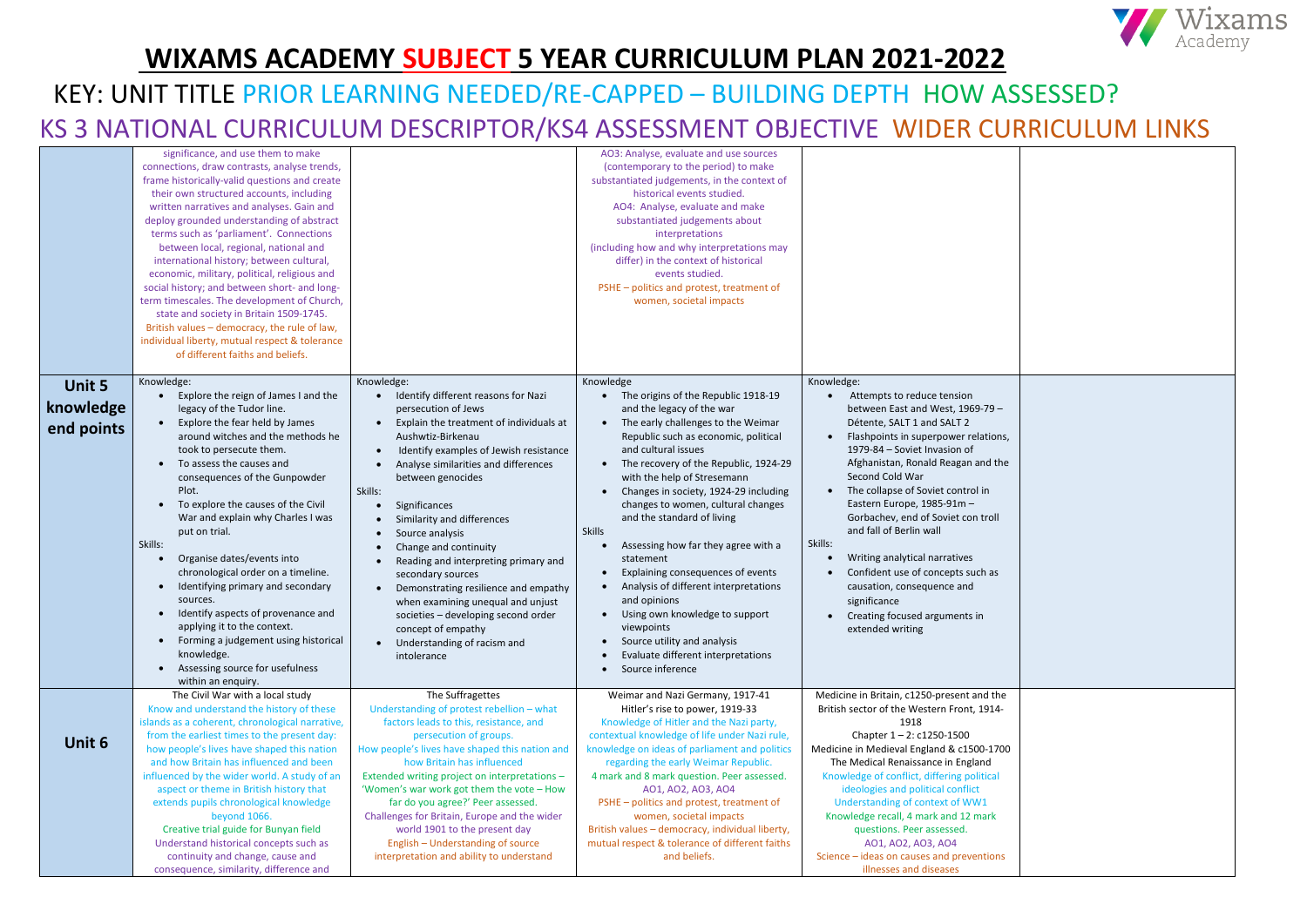|            | significance, and use them to make              | differing viewpoints. Themes of sexism and          |                                                    |                                             |  |
|------------|-------------------------------------------------|-----------------------------------------------------|----------------------------------------------------|---------------------------------------------|--|
|            | connections, draw contrasts, analyse trends,    | prejudice explored in prose                         |                                                    |                                             |  |
|            | frame historically valid questions and create   | PSHE - explanations of sexism and misogyny.         |                                                    |                                             |  |
|            | their own structured accounts, including        | Links with discussions regarding democracy and      |                                                    |                                             |  |
|            | written narratives and analyses. Understand     | equality.                                           |                                                    |                                             |  |
|            | historical concepts such as continuity and      |                                                     |                                                    |                                             |  |
|            | change, cause and consequence, similarity,      |                                                     |                                                    |                                             |  |
|            | difference and significance, and use them to    |                                                     |                                                    |                                             |  |
|            | make connections, draw contrasts, analyse       |                                                     |                                                    |                                             |  |
|            | trends, frame historically valid questions and  |                                                     |                                                    |                                             |  |
|            | create their own structured accounts,           |                                                     |                                                    |                                             |  |
|            | including written narratives and analyses.      |                                                     |                                                    |                                             |  |
|            | Discern how and why contrasting arguments       |                                                     |                                                    |                                             |  |
|            | and interpretations of the past have been       |                                                     |                                                    |                                             |  |
|            | constructed. Connections between local,         |                                                     |                                                    |                                             |  |
|            | regional, national and international history;   |                                                     |                                                    |                                             |  |
|            | between cultural, economic, military,           |                                                     |                                                    |                                             |  |
|            | political, religious and social history; and    |                                                     |                                                    |                                             |  |
|            | between short- and long-term timescales.        |                                                     |                                                    |                                             |  |
|            | The development of Church, state and society    |                                                     |                                                    |                                             |  |
|            | in Britain 1509-1745.                           |                                                     |                                                    |                                             |  |
|            | Geography - landscape of the UK, impact of      |                                                     |                                                    |                                             |  |
|            | war of population movement.                     |                                                     |                                                    |                                             |  |
|            | RS - religious change and its legacy.           |                                                     |                                                    |                                             |  |
|            | British values - democracy, individual liberty, |                                                     |                                                    |                                             |  |
|            | mutual respect & tolerance of different faiths  |                                                     |                                                    |                                             |  |
|            | and beliefs.                                    |                                                     |                                                    |                                             |  |
|            |                                                 |                                                     |                                                    |                                             |  |
|            |                                                 |                                                     |                                                    |                                             |  |
| Unit 6     | Knowledge:                                      | Knowledge:                                          | Knowledge                                          | Knowledge:                                  |  |
|            | To understand the difference                    | Describing attitudes towards women                  | Early development of the Nazi Party                | Ideas about the cause of disease            |  |
| knowledge  | between a Roundhead and a                       | using historical evidence                           | including Hitler's early career                    | and illness                                 |  |
|            | Cavalier.                                       | Evaluate and reaching a conclusion as               | The Munich Putsch and the lean years,<br>$\bullet$ | Approaches to treatment and<br>$\bullet$    |  |
| end points | To assess the impact of Oliver                  | to whether Emily Davison intended to                | why did the Nazis grow and then stop               | prevention                                  |  |
|            | Cromwell and his New Model Army.                | die by using historical evidence and                | growing                                            | Dealing with the Black Death, 1348-         |  |
|            | To explore how Oliver Cromwell took             | interpretations                                     | The growth in support for the Nazis                | 49                                          |  |
|            | control and the changes he made to              | Explain the effectiveness of the                    | including the growth of                            | <b>William Harvey</b><br>$\bullet$          |  |
|            | England.                                        | government in dealing with the                      | unemployment                                       | Dealing with the Great Plague in            |  |
|            | To explain what life was like in                | suffragettes                                        | How Hitler became chancellor and the               | London, 1665                                |  |
|            | Puritan England.                                | Skills:                                             | role of Hindenburg and Von Papen                   |                                             |  |
|            | To explore the causes and<br>$\bullet$          | <b>Making inferences</b>                            | Skills                                             | Skills:                                     |  |
|            | significance of the work of John                | Describing similarities and differences             | Using own knowledge to support<br>$\bullet$        | Using own knowledge to support<br>$\bullet$ |  |
|            | Bunyan and the legacy of the Civil              | between sources                                     | viewpoints                                         | viewpoints                                  |  |
|            | War in Bedfordshire.                            | • Source analysis developed fully to                | Evaluate different interpretations                 | Creating focused arguments in<br>$\bullet$  |  |
|            | To assess the end of the Civil War              | prepare for KS4                                     | Writing a coherent essay                           | extended writing                            |  |
|            | and the restoration of the 'king of             | Interpretations of historical evidence<br>$\bullet$ | Source inference<br>$\bullet$                      | Forming a judgement using historical        |  |
|            | bling' Charles II.                              | Significance<br>$\bullet$                           |                                                    | knowledge.                                  |  |
|            | To explore the causes, events and<br>$\bullet$  | Cause and consequence                               |                                                    |                                             |  |
|            | consequences of the Glorious                    | Weighing arguments and debating<br>$\bullet$        |                                                    | Assessing source for usefulness             |  |
|            | Revolution.                                     |                                                     |                                                    | within an enquiry.                          |  |
|            | Skills:                                         |                                                     |                                                    |                                             |  |
|            | Organise dates/events into                      |                                                     |                                                    |                                             |  |
|            | chronological order on a timeline.              |                                                     |                                                    |                                             |  |
|            | Identifying primary and secondary               |                                                     |                                                    |                                             |  |
|            | sources.                                        |                                                     |                                                    |                                             |  |